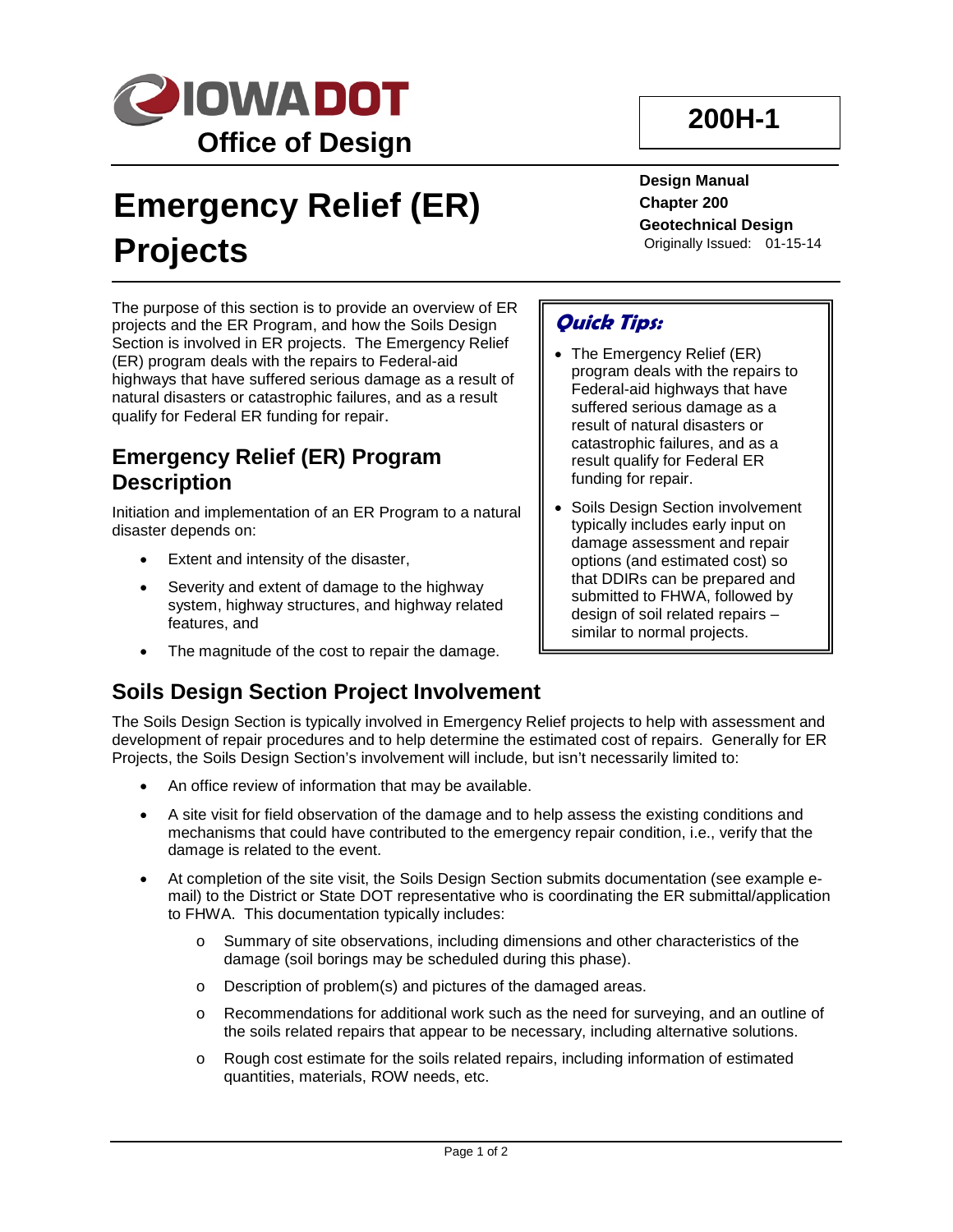When all information pertaining to an ER event has been gathered and assembled by the Iowa DOT representative, the Iowa DOT sends all pertinent information to FHWA, usually in the form of a DDIR (Detailed Damage Inspection Report) for each site. FHWA reviews the information and typically visits each site to determine eligibility for an ER Program and federal ER funding, and informs the DOT of their determination. If ER funding is approved, then design of repairs proceeds.

The Soils Design Section typically prepares plan sheets for the soils-related repairs and provides those sheets and other pertinent information to a Design Section for packaging and letting. This basic process is generally similar to that used with non-ER projects, as discussed in previous sections. Variations from and/or expansion of the basic repair as approved by FHWA cannot be made without subsequent approval by FHWA of that variation or expansion.

The Soils Design Section is usually the primary designer of repairs for ER foreslope, backslope, and similar soils related damage. However, Preliminary Bridge is usually the primary designer of repairs at or adjacent to bridges and culverts, and damage specific to stream banks (loss of ground, erosion, etc).

If federal ER funding is not granted, the District then needs to program repair of the damage by prioritizing it along with all other District projects.

### **Typical Projects**

The type of soils related emergency repair projects that the Soils Design Section is typically involved with includes:

- ER related foreslope and backslope landslides and development of repairs. See Section 200F-10.
- Other ER damage that is soils related.

#### **Reference Documents**

Emergency Relief Manual-(Federal-Aid Highways), Updated May 31, 2013, Office of Infrastructure, Office of Program Administration, Federal Highway Administration.